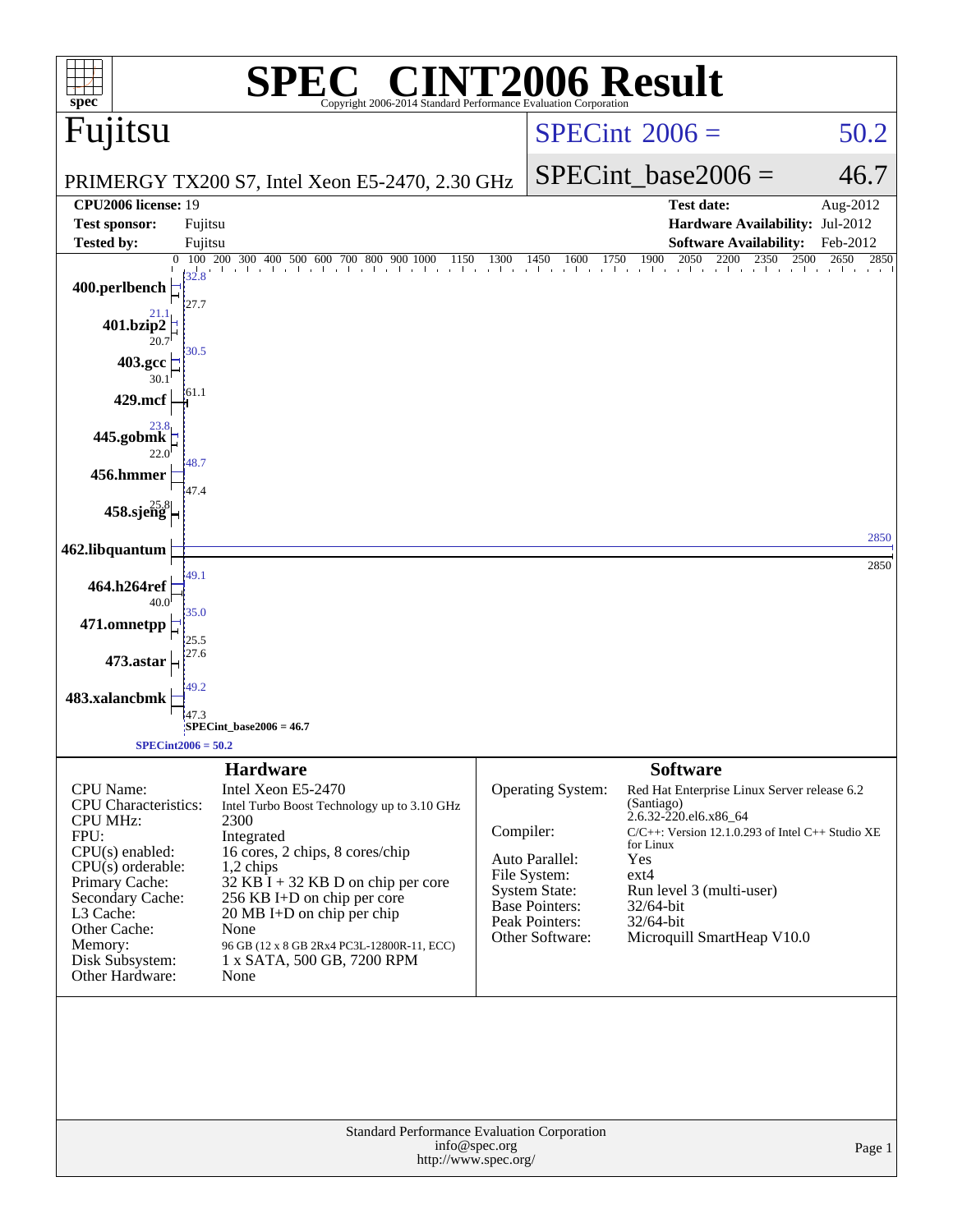

# **[SPEC CINT2006 Result](http://www.spec.org/auto/cpu2006/Docs/result-fields.html#SPECCINT2006Result)**

# Fujitsu

## $SPECint2006 = 50.2$  $SPECint2006 = 50.2$

PRIMERGY TX200 S7, Intel Xeon E5-2470, 2.30 GHz

SPECint base2006 =  $46.7$ 

**[CPU2006 license:](http://www.spec.org/auto/cpu2006/Docs/result-fields.html#CPU2006license)** 19 **[Test date:](http://www.spec.org/auto/cpu2006/Docs/result-fields.html#Testdate)** Aug-2012

**[Test sponsor:](http://www.spec.org/auto/cpu2006/Docs/result-fields.html#Testsponsor)** Fujitsu **[Hardware Availability:](http://www.spec.org/auto/cpu2006/Docs/result-fields.html#HardwareAvailability)** Jul-2012 **[Tested by:](http://www.spec.org/auto/cpu2006/Docs/result-fields.html#Testedby)** Fujitsu **[Software Availability:](http://www.spec.org/auto/cpu2006/Docs/result-fields.html#SoftwareAvailability)** Feb-2012

#### **[Results Table](http://www.spec.org/auto/cpu2006/Docs/result-fields.html#ResultsTable)**

|                                                                                                          | <b>Base</b>    |       |                |              |                |       | <b>Peak</b>    |              |                |              |                |              |
|----------------------------------------------------------------------------------------------------------|----------------|-------|----------------|--------------|----------------|-------|----------------|--------------|----------------|--------------|----------------|--------------|
| <b>Benchmark</b>                                                                                         | <b>Seconds</b> | Ratio | <b>Seconds</b> | <b>Ratio</b> | <b>Seconds</b> | Ratio | <b>Seconds</b> | <b>Ratio</b> | <b>Seconds</b> | <b>Ratio</b> | <b>Seconds</b> | <b>Ratio</b> |
| 400.perlbench                                                                                            | 352            | 27.7  | 352            | 27.8         | 352            | 27.7  | 298            | 32.8         | 297            | 32.9         | 298            | 32.8         |
| 401.bzip2                                                                                                | 466            | 20.7  | 467            | 20.7         | 468            | 20.6  | 458            | 21.1         | 458            | 21.1         | 458            | 21.1         |
| $403.\mathrm{gcc}$                                                                                       | 268            | 30.1  | 268            | 30.1         | 268            | 30.0  | 264            | 30.5         | 264            | 30.5         | 264            | 30.5         |
| $429$ .mcf                                                                                               | 148            | 61.6  | 150            | 61.0         | 149            | 61.1  | 148            | 61.6         | 150            | 61.0         | 149            | 61.1         |
| $445$ .gobm $k$                                                                                          | 476            | 22.0  | 475            | 22.1         | 476            | 22.0  | 440            | 23.8         | 440            | 23.8         | 440            | 23.8         |
| 456.hmmer                                                                                                | 197            | 47.4  | <u>197</u>     | 47.4         | 197            | 47.3  | <u>191</u>     | 48.7         | 191            | 48.7         | 191            | 48.8         |
| $458$ .sjeng                                                                                             | 470            | 25.8  | 469            | 25.8         | 470            | 25.8  | 470            | 25.8         | 469            | 25.8         | 470            | 25.8         |
| 462.libquantum                                                                                           | 7.28           | 2850  | 7.28           | 2850         | 7.28           | 2850  | 7.27           | 2850         | 7.27           | 2850         | 7.28           | 2850         |
| 464.h264ref                                                                                              | 553            | 40.0  | 546            | 40.5         | 553            | 40.0  | 450            | 49.2         | 458            | 48.3         | 451            | <u>49.1</u>  |
| 471.omnetpp                                                                                              | 244            | 25.6  | 245            | 25.5         | 245            | 25.5  | 178            | 35.0         | 177            | 35.3         | 178            | 35.0         |
| $473$ . astar                                                                                            | 252            | 27.9  | 254            | 27.6         | 254            | 27.6  | 252            | 27.9         | 254            | 27.6         | 254            | 27.6         |
| 483.xalancbmk                                                                                            | 146            | 47.2  | 146            | 47.3         | 145            | 47.7  | 140            | 49.2         | 140            | 49.2         | 141            | 49.0         |
| Results appear in the order in which they were run. Bold underlined text indicates a median measurement. |                |       |                |              |                |       |                |              |                |              |                |              |

#### **[Operating System Notes](http://www.spec.org/auto/cpu2006/Docs/result-fields.html#OperatingSystemNotes)**

 Stack size set to unlimited using "ulimit -s unlimited" Transparent Huge Pages enabled with: echo always > /sys/kernel/mm/redhat\_transparent\_hugepage/enabled

### **[Platform Notes](http://www.spec.org/auto/cpu2006/Docs/result-fields.html#PlatformNotes)**

 BIOS configuration: Intel HT Technology = Disable Frequency Floor Override = Enable

### **[General Notes](http://www.spec.org/auto/cpu2006/Docs/result-fields.html#GeneralNotes)**

Environment variables set by runspec before the start of the run:  $KMP_A$ FFINITY = "granularity=fine, scatter" LD\_LIBRARY\_PATH = "/SPECcpu2006/libs/32:/SPECcpu2006/libs/64" OMP\_NUM\_THREADS = "16"

 Binaries compiled on a system with 1x E3-1270v2 CPU + 32 GB memory using RHEL6.2 For information about Fujitsu please visit: <http://www.fujitsu.com>

# **[Base Compiler Invocation](http://www.spec.org/auto/cpu2006/Docs/result-fields.html#BaseCompilerInvocation)**

[C benchmarks](http://www.spec.org/auto/cpu2006/Docs/result-fields.html#Cbenchmarks): [icc -m64](http://www.spec.org/cpu2006/results/res2012q3/cpu2006-20120810-24133.flags.html#user_CCbase_intel_icc_64bit_f346026e86af2a669e726fe758c88044)

Continued on next page

Standard Performance Evaluation Corporation [info@spec.org](mailto:info@spec.org) <http://www.spec.org/>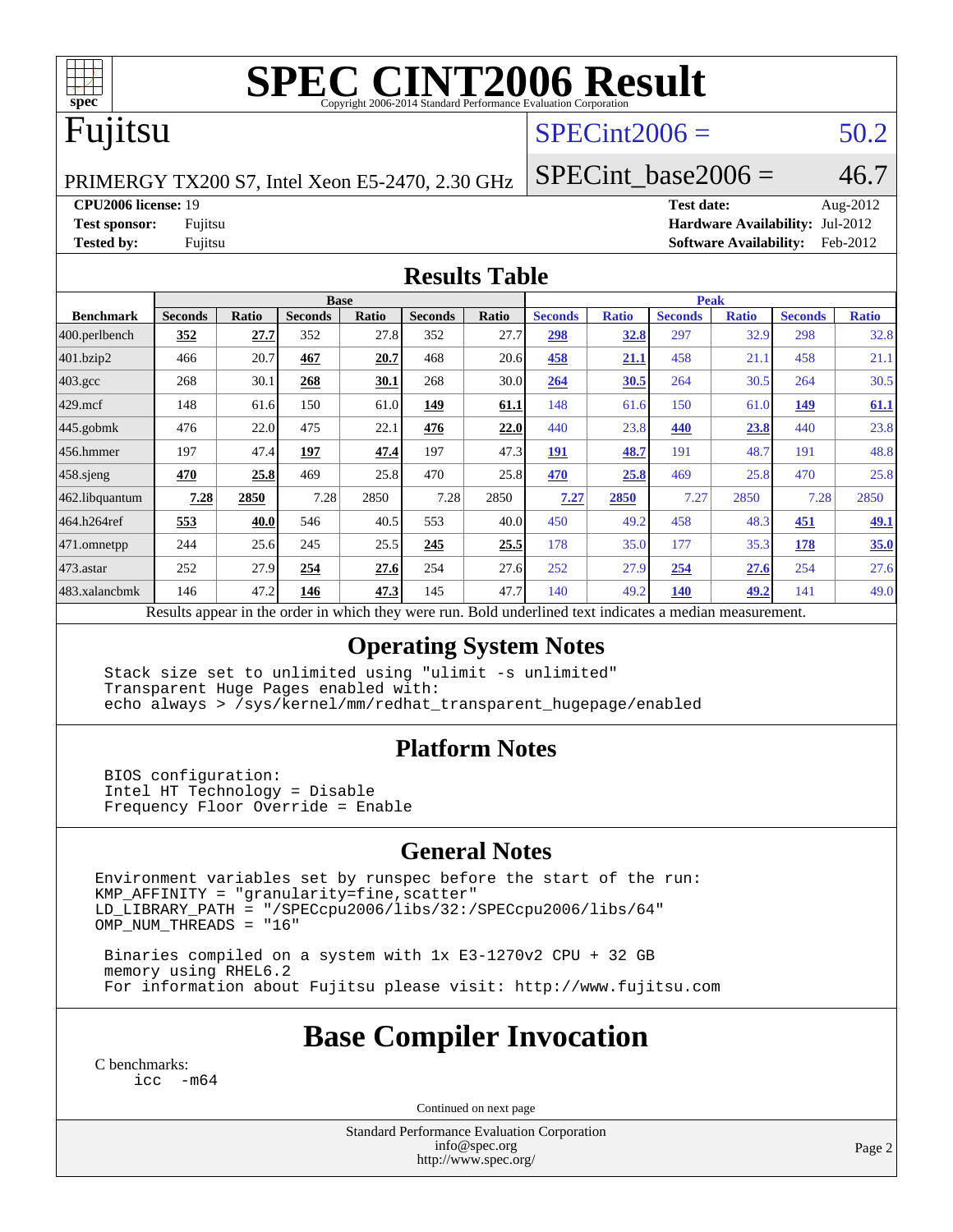| <b>SPEC CINT2006 Result</b><br>$spec^*$<br>Copyright 2006-2014 Standard Performance Evaluation Corporation                                                                                                                                                                                                                                                                                                                                                                                                                                                                                                                                                                                              |                                                                                       |                      |
|---------------------------------------------------------------------------------------------------------------------------------------------------------------------------------------------------------------------------------------------------------------------------------------------------------------------------------------------------------------------------------------------------------------------------------------------------------------------------------------------------------------------------------------------------------------------------------------------------------------------------------------------------------------------------------------------------------|---------------------------------------------------------------------------------------|----------------------|
| Fujitsu                                                                                                                                                                                                                                                                                                                                                                                                                                                                                                                                                                                                                                                                                                 | $SPECint2006 =$                                                                       | 50.2                 |
| PRIMERGY TX200 S7, Intel Xeon E5-2470, 2.30 GHz                                                                                                                                                                                                                                                                                                                                                                                                                                                                                                                                                                                                                                                         | $SPECint$ base2006 =                                                                  | 46.7                 |
| CPU2006 license: 19<br><b>Test sponsor:</b><br>Fujitsu<br><b>Tested by:</b><br>Fujitsu                                                                                                                                                                                                                                                                                                                                                                                                                                                                                                                                                                                                                  | <b>Test date:</b><br>Hardware Availability: Jul-2012<br><b>Software Availability:</b> | Aug-2012<br>Feb-2012 |
| <b>Base Compiler Invocation (Continued)</b>                                                                                                                                                                                                                                                                                                                                                                                                                                                                                                                                                                                                                                                             |                                                                                       |                      |
| $C_{++}$ benchmarks:<br>$icpc$ $-m64$                                                                                                                                                                                                                                                                                                                                                                                                                                                                                                                                                                                                                                                                   |                                                                                       |                      |
| <b>Base Portability Flags</b>                                                                                                                                                                                                                                                                                                                                                                                                                                                                                                                                                                                                                                                                           |                                                                                       |                      |
| 400.perlbench: -DSPEC_CPU_LP64 -DSPEC_CPU_LINUX_X64<br>401.bzip2: -DSPEC_CPU_LP64<br>403.gcc: -DSPEC_CPU_LP64<br>429.mcf: -DSPEC_CPU_LP64<br>445.gobmk: -DSPEC_CPU_LP64<br>456.hmmer: -DSPEC_CPU_LP64<br>458.sjeng: -DSPEC_CPU_LP64<br>462.libquantum: - DSPEC_CPU_LP64 - DSPEC_CPU_LINUX<br>464.h264ref: -DSPEC_CPU_LP64<br>471.omnetpp: -DSPEC_CPU_LP64<br>473.astar: - DSPEC_CPU_LP64<br>483.xalancbmk: -DSPEC_CPU_LP64 -DSPEC_CPU_LINUX<br><b>Base Optimization Flags</b><br>C benchmarks:<br>-xSSE4.2 -ipo -03 -no-prec-div -parallel -opt-prefetch -auto-p32<br>C++ benchmarks:<br>-xSSE4.2 -ipo -03 -no-prec-div -opt-prefetch -auto-p32<br>-Wl,-z, muldefs -L/opt/SmartHeap/lib64 -lsmartheap64 |                                                                                       |                      |
| <b>Base Other Flags</b>                                                                                                                                                                                                                                                                                                                                                                                                                                                                                                                                                                                                                                                                                 |                                                                                       |                      |
| C benchmarks:                                                                                                                                                                                                                                                                                                                                                                                                                                                                                                                                                                                                                                                                                           |                                                                                       |                      |
| 403.gcc: -Dalloca=_alloca                                                                                                                                                                                                                                                                                                                                                                                                                                                                                                                                                                                                                                                                               |                                                                                       |                      |
| <b>Peak Compiler Invocation</b><br>C benchmarks (except as noted below):<br>$-m64$<br>icc<br>400.perlbench: icc -m32<br>445.gobmk: icc -m32                                                                                                                                                                                                                                                                                                                                                                                                                                                                                                                                                             |                                                                                       |                      |
|                                                                                                                                                                                                                                                                                                                                                                                                                                                                                                                                                                                                                                                                                                         |                                                                                       |                      |
| Continued on next page<br><b>Standard Performance Evaluation Corporation</b><br>info@spec.org<br>http://www.spec.org/                                                                                                                                                                                                                                                                                                                                                                                                                                                                                                                                                                                   |                                                                                       | Page 3               |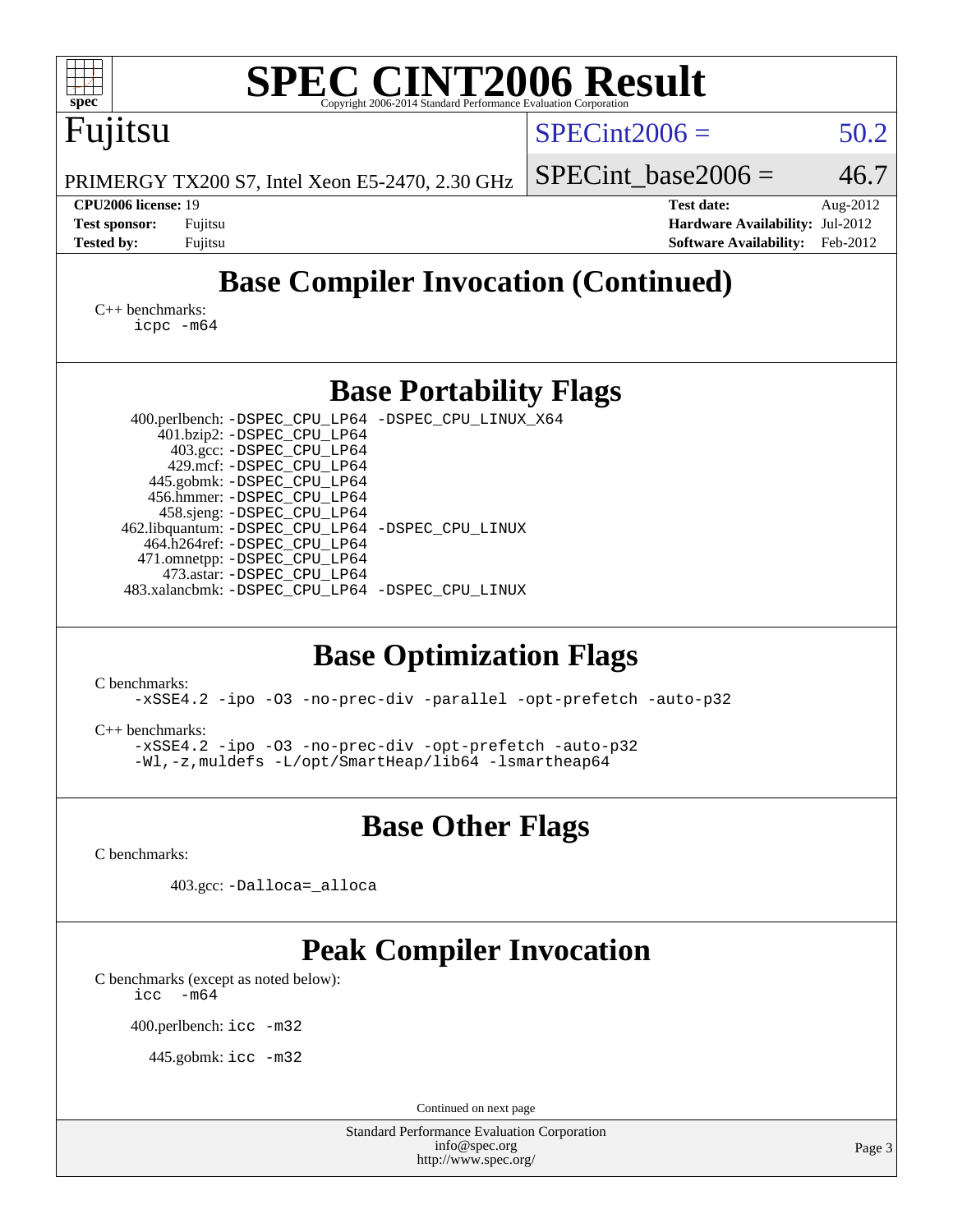

# **[SPEC CINT2006 Result](http://www.spec.org/auto/cpu2006/Docs/result-fields.html#SPECCINT2006Result)**

Fujitsu

 $SPECint2006 = 50.2$  $SPECint2006 = 50.2$ 

PRIMERGY TX200 S7, Intel Xeon E5-2470, 2.30 GHz

SPECint base2006 =  $46.7$ **[CPU2006 license:](http://www.spec.org/auto/cpu2006/Docs/result-fields.html#CPU2006license)** 19 **[Test date:](http://www.spec.org/auto/cpu2006/Docs/result-fields.html#Testdate)** Aug-2012

**[Test sponsor:](http://www.spec.org/auto/cpu2006/Docs/result-fields.html#Testsponsor)** Fujitsu **[Hardware Availability:](http://www.spec.org/auto/cpu2006/Docs/result-fields.html#HardwareAvailability)** Jul-2012 **[Tested by:](http://www.spec.org/auto/cpu2006/Docs/result-fields.html#Testedby)** Fujitsu **[Software Availability:](http://www.spec.org/auto/cpu2006/Docs/result-fields.html#SoftwareAvailability)** Feb-2012

# **[Peak Compiler Invocation \(Continued\)](http://www.spec.org/auto/cpu2006/Docs/result-fields.html#PeakCompilerInvocation)**

464.h264ref: [icc -m32](http://www.spec.org/cpu2006/results/res2012q3/cpu2006-20120810-24133.flags.html#user_peakCCLD464_h264ref_intel_icc_a6a621f8d50482236b970c6ac5f55f93)

[C++ benchmarks \(except as noted below\):](http://www.spec.org/auto/cpu2006/Docs/result-fields.html#CXXbenchmarksexceptasnotedbelow) [icpc -m32](http://www.spec.org/cpu2006/results/res2012q3/cpu2006-20120810-24133.flags.html#user_CXXpeak_intel_icpc_4e5a5ef1a53fd332b3c49e69c3330699)

473.astar: [icpc -m64](http://www.spec.org/cpu2006/results/res2012q3/cpu2006-20120810-24133.flags.html#user_peakCXXLD473_astar_intel_icpc_64bit_fc66a5337ce925472a5c54ad6a0de310)

**[Peak Portability Flags](http://www.spec.org/auto/cpu2006/Docs/result-fields.html#PeakPortabilityFlags)**

 400.perlbench: [-DSPEC\\_CPU\\_LINUX\\_IA32](http://www.spec.org/cpu2006/results/res2012q3/cpu2006-20120810-24133.flags.html#b400.perlbench_peakCPORTABILITY_DSPEC_CPU_LINUX_IA32) 401.bzip2: [-DSPEC\\_CPU\\_LP64](http://www.spec.org/cpu2006/results/res2012q3/cpu2006-20120810-24133.flags.html#suite_peakPORTABILITY401_bzip2_DSPEC_CPU_LP64) 403.gcc: [-DSPEC\\_CPU\\_LP64](http://www.spec.org/cpu2006/results/res2012q3/cpu2006-20120810-24133.flags.html#suite_peakPORTABILITY403_gcc_DSPEC_CPU_LP64) 429.mcf: [-DSPEC\\_CPU\\_LP64](http://www.spec.org/cpu2006/results/res2012q3/cpu2006-20120810-24133.flags.html#suite_peakPORTABILITY429_mcf_DSPEC_CPU_LP64) 456.hmmer: [-DSPEC\\_CPU\\_LP64](http://www.spec.org/cpu2006/results/res2012q3/cpu2006-20120810-24133.flags.html#suite_peakPORTABILITY456_hmmer_DSPEC_CPU_LP64) 458.sjeng: [-DSPEC\\_CPU\\_LP64](http://www.spec.org/cpu2006/results/res2012q3/cpu2006-20120810-24133.flags.html#suite_peakPORTABILITY458_sjeng_DSPEC_CPU_LP64) 462.libquantum: [-DSPEC\\_CPU\\_LP64](http://www.spec.org/cpu2006/results/res2012q3/cpu2006-20120810-24133.flags.html#suite_peakPORTABILITY462_libquantum_DSPEC_CPU_LP64) [-DSPEC\\_CPU\\_LINUX](http://www.spec.org/cpu2006/results/res2012q3/cpu2006-20120810-24133.flags.html#b462.libquantum_peakCPORTABILITY_DSPEC_CPU_LINUX) 473.astar: [-DSPEC\\_CPU\\_LP64](http://www.spec.org/cpu2006/results/res2012q3/cpu2006-20120810-24133.flags.html#suite_peakPORTABILITY473_astar_DSPEC_CPU_LP64) 483.xalancbmk: [-DSPEC\\_CPU\\_LINUX](http://www.spec.org/cpu2006/results/res2012q3/cpu2006-20120810-24133.flags.html#b483.xalancbmk_peakCXXPORTABILITY_DSPEC_CPU_LINUX)

# **[Peak Optimization Flags](http://www.spec.org/auto/cpu2006/Docs/result-fields.html#PeakOptimizationFlags)**

[C benchmarks](http://www.spec.org/auto/cpu2006/Docs/result-fields.html#Cbenchmarks):

 $400.$ perlbench:  $-xSSE4$ .  $2(pass 2)$  -prof-qen(pass 1) [-ipo](http://www.spec.org/cpu2006/results/res2012q3/cpu2006-20120810-24133.flags.html#user_peakPASS2_CFLAGSPASS2_LDCFLAGS400_perlbench_f-ipo)(pass 2) [-O3](http://www.spec.org/cpu2006/results/res2012q3/cpu2006-20120810-24133.flags.html#user_peakPASS2_CFLAGSPASS2_LDCFLAGS400_perlbench_f-O3)(pass 2) [-no-prec-div](http://www.spec.org/cpu2006/results/res2012q3/cpu2006-20120810-24133.flags.html#user_peakPASS2_CFLAGSPASS2_LDCFLAGS400_perlbench_f-no-prec-div)(pass 2) [-prof-use](http://www.spec.org/cpu2006/results/res2012q3/cpu2006-20120810-24133.flags.html#user_peakPASS2_CFLAGSPASS2_LDCFLAGS400_perlbench_prof_use_bccf7792157ff70d64e32fe3e1250b55)(pass 2) [-opt-prefetch](http://www.spec.org/cpu2006/results/res2012q3/cpu2006-20120810-24133.flags.html#user_peakCOPTIMIZE400_perlbench_f-opt-prefetch) [-ansi-alias](http://www.spec.org/cpu2006/results/res2012q3/cpu2006-20120810-24133.flags.html#user_peakCOPTIMIZE400_perlbench_f-ansi-alias) 401.bzip2: [-xSSE4.2](http://www.spec.org/cpu2006/results/res2012q3/cpu2006-20120810-24133.flags.html#user_peakPASS2_CFLAGSPASS2_LDCFLAGS401_bzip2_f-xSSE42_f91528193cf0b216347adb8b939d4107)(pass 2) [-prof-gen](http://www.spec.org/cpu2006/results/res2012q3/cpu2006-20120810-24133.flags.html#user_peakPASS1_CFLAGSPASS1_LDCFLAGS401_bzip2_prof_gen_e43856698f6ca7b7e442dfd80e94a8fc)(pass 1) [-ipo](http://www.spec.org/cpu2006/results/res2012q3/cpu2006-20120810-24133.flags.html#user_peakPASS2_CFLAGSPASS2_LDCFLAGS401_bzip2_f-ipo)(pass 2) [-O3](http://www.spec.org/cpu2006/results/res2012q3/cpu2006-20120810-24133.flags.html#user_peakPASS2_CFLAGSPASS2_LDCFLAGS401_bzip2_f-O3)(pass 2) [-no-prec-div](http://www.spec.org/cpu2006/results/res2012q3/cpu2006-20120810-24133.flags.html#user_peakCOPTIMIZEPASS2_CFLAGSPASS2_LDCFLAGS401_bzip2_f-no-prec-div) [-prof-use](http://www.spec.org/cpu2006/results/res2012q3/cpu2006-20120810-24133.flags.html#user_peakPASS2_CFLAGSPASS2_LDCFLAGS401_bzip2_prof_use_bccf7792157ff70d64e32fe3e1250b55)(pass 2) [-auto-ilp32](http://www.spec.org/cpu2006/results/res2012q3/cpu2006-20120810-24133.flags.html#user_peakCOPTIMIZE401_bzip2_f-auto-ilp32) [-opt-prefetch](http://www.spec.org/cpu2006/results/res2012q3/cpu2006-20120810-24133.flags.html#user_peakCOPTIMIZE401_bzip2_f-opt-prefetch) [-ansi-alias](http://www.spec.org/cpu2006/results/res2012q3/cpu2006-20120810-24133.flags.html#user_peakCOPTIMIZE401_bzip2_f-ansi-alias) 403.gcc: [-xAVX](http://www.spec.org/cpu2006/results/res2012q3/cpu2006-20120810-24133.flags.html#user_peakCOPTIMIZE403_gcc_f-xAVX) [-ipo](http://www.spec.org/cpu2006/results/res2012q3/cpu2006-20120810-24133.flags.html#user_peakCOPTIMIZE403_gcc_f-ipo) [-O3](http://www.spec.org/cpu2006/results/res2012q3/cpu2006-20120810-24133.flags.html#user_peakCOPTIMIZE403_gcc_f-O3) [-no-prec-div](http://www.spec.org/cpu2006/results/res2012q3/cpu2006-20120810-24133.flags.html#user_peakCOPTIMIZE403_gcc_f-no-prec-div) [-inline-calloc](http://www.spec.org/cpu2006/results/res2012q3/cpu2006-20120810-24133.flags.html#user_peakCOPTIMIZE403_gcc_f-inline-calloc) [-opt-malloc-options=3](http://www.spec.org/cpu2006/results/res2012q3/cpu2006-20120810-24133.flags.html#user_peakCOPTIMIZE403_gcc_f-opt-malloc-options_13ab9b803cf986b4ee62f0a5998c2238) [-auto-ilp32](http://www.spec.org/cpu2006/results/res2012q3/cpu2006-20120810-24133.flags.html#user_peakCOPTIMIZE403_gcc_f-auto-ilp32)  $429$ .mcf: basepeak = yes 445.gobmk: [-xSSE4.2](http://www.spec.org/cpu2006/results/res2012q3/cpu2006-20120810-24133.flags.html#user_peakPASS2_CFLAGSPASS2_LDCFLAGS445_gobmk_f-xSSE42_f91528193cf0b216347adb8b939d4107)(pass 2) [-prof-gen](http://www.spec.org/cpu2006/results/res2012q3/cpu2006-20120810-24133.flags.html#user_peakPASS1_CFLAGSPASS1_LDCFLAGS445_gobmk_prof_gen_e43856698f6ca7b7e442dfd80e94a8fc)(pass 1) [-prof-use](http://www.spec.org/cpu2006/results/res2012q3/cpu2006-20120810-24133.flags.html#user_peakPASS2_CFLAGSPASS2_LDCFLAGS445_gobmk_prof_use_bccf7792157ff70d64e32fe3e1250b55)(pass 2) [-ansi-alias](http://www.spec.org/cpu2006/results/res2012q3/cpu2006-20120810-24133.flags.html#user_peakCOPTIMIZE445_gobmk_f-ansi-alias) 456.hmmer: [-xSSE4.2](http://www.spec.org/cpu2006/results/res2012q3/cpu2006-20120810-24133.flags.html#user_peakCOPTIMIZE456_hmmer_f-xSSE42_f91528193cf0b216347adb8b939d4107) [-ipo](http://www.spec.org/cpu2006/results/res2012q3/cpu2006-20120810-24133.flags.html#user_peakCOPTIMIZE456_hmmer_f-ipo) [-O3](http://www.spec.org/cpu2006/results/res2012q3/cpu2006-20120810-24133.flags.html#user_peakCOPTIMIZE456_hmmer_f-O3) [-no-prec-div](http://www.spec.org/cpu2006/results/res2012q3/cpu2006-20120810-24133.flags.html#user_peakCOPTIMIZE456_hmmer_f-no-prec-div) [-unroll2](http://www.spec.org/cpu2006/results/res2012q3/cpu2006-20120810-24133.flags.html#user_peakCOPTIMIZE456_hmmer_f-unroll_784dae83bebfb236979b41d2422d7ec2) [-auto-ilp32](http://www.spec.org/cpu2006/results/res2012q3/cpu2006-20120810-24133.flags.html#user_peakCOPTIMIZE456_hmmer_f-auto-ilp32) [-ansi-alias](http://www.spec.org/cpu2006/results/res2012q3/cpu2006-20120810-24133.flags.html#user_peakCOPTIMIZE456_hmmer_f-ansi-alias) 458.sjeng: basepeak = yes 462.libquantum: [-xAVX](http://www.spec.org/cpu2006/results/res2012q3/cpu2006-20120810-24133.flags.html#user_peakCOPTIMIZE462_libquantum_f-xAVX) [-ipo](http://www.spec.org/cpu2006/results/res2012q3/cpu2006-20120810-24133.flags.html#user_peakCOPTIMIZE462_libquantum_f-ipo) [-O3](http://www.spec.org/cpu2006/results/res2012q3/cpu2006-20120810-24133.flags.html#user_peakCOPTIMIZE462_libquantum_f-O3) [-no-prec-div](http://www.spec.org/cpu2006/results/res2012q3/cpu2006-20120810-24133.flags.html#user_peakCOPTIMIZE462_libquantum_f-no-prec-div) [-parallel](http://www.spec.org/cpu2006/results/res2012q3/cpu2006-20120810-24133.flags.html#user_peakCOPTIMIZE462_libquantum_f-parallel) [-opt-prefetch](http://www.spec.org/cpu2006/results/res2012q3/cpu2006-20120810-24133.flags.html#user_peakCOPTIMIZE462_libquantum_f-opt-prefetch) [-auto-p32](http://www.spec.org/cpu2006/results/res2012q3/cpu2006-20120810-24133.flags.html#user_peakCOPTIMIZE462_libquantum_f-auto-p32) Continued on next page

Standard Performance Evaluation Corporation [info@spec.org](mailto:info@spec.org) <http://www.spec.org/>